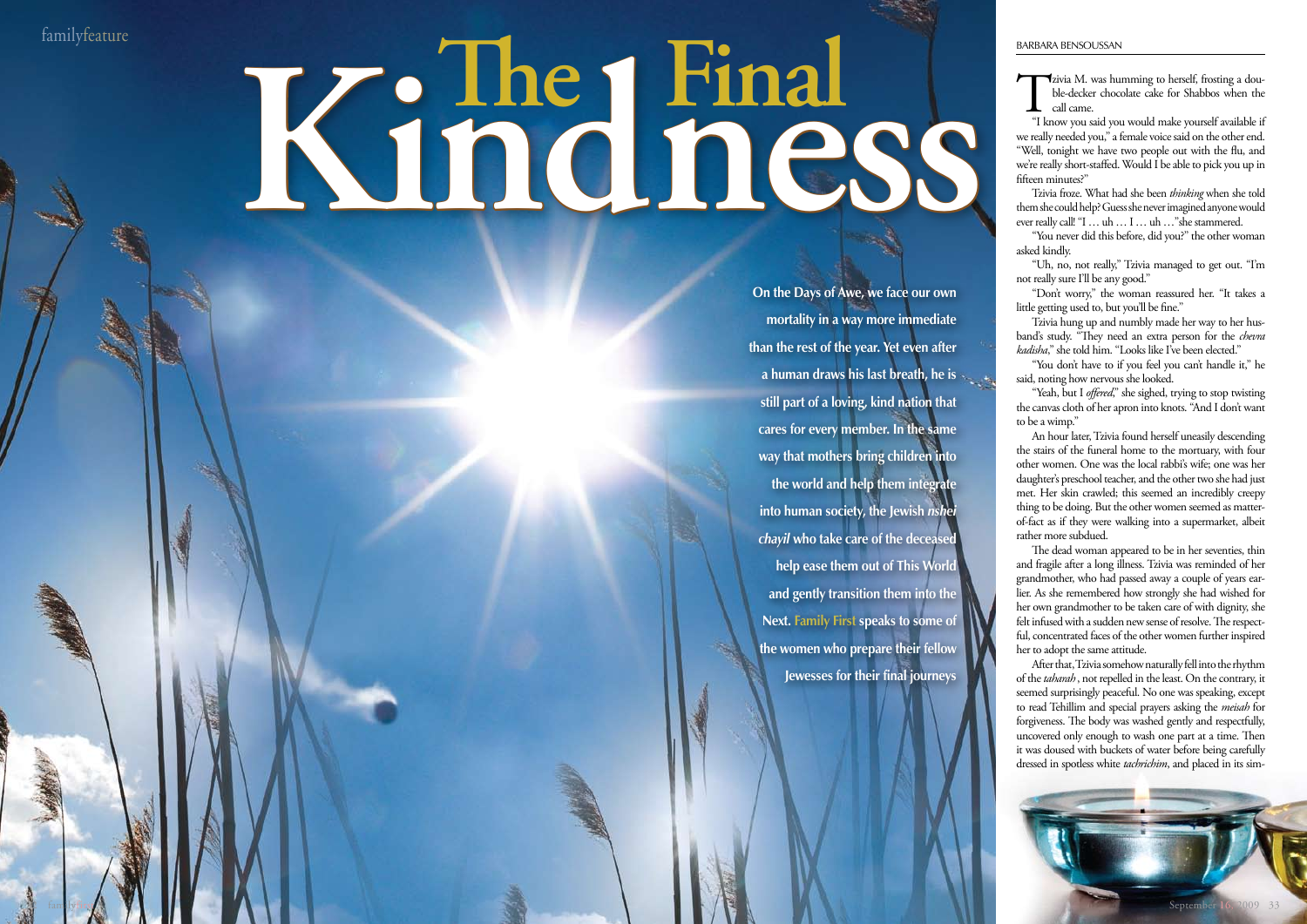ple pine coffin. in spite of herself, Tzivia was reminded of how she used to dress her baby in a white nightshirt and softly place her in her crib.

She knew the *neshamah* of the deceased woman was supposed to be present in the room. She wasn't sure she could feel it, but the awareness lent a gravity to her actions. But most of the time she was kept busy simply trying hard to follow instructions. Before she knew it, it was over, and there they were washing their hands with a cup before climbing back into the cars to go home.

"Believe it or not, it was kind of inspiring," she was able to report to her husband later, when he woke up, hearing her enter the room at two in the morning. "It really felt like a mitzvah."

### The Jewish Way of Death

As a joker once quipped, "Nobody gets out of this life alive." But death is not generally a subject most of us care to dwell on for long.

When we reach the Yamim Noraim, the veils of denial are forcibly torn away, as we feel ourselves sitting in judgment, wondering "who will live and who will die, who by fire and who by water …" We pray that Hashem should keep us and our loved ones alive, so that we should continue to remain together and be able to fulfill His mitzvos.

The idea of death frightens us, for it remains the Great Unknown; the idea of decay — especially one's own — is naturally repugnant to the living. We fear the suffering and indignities that often precede the act of dying, and the moment of Divine Judgment that follows. Even though we know on an intellectual level what our end must be, most of us prefer to flit through life convinced that death is something that happens only to other people.

You may not even be aware which members of your community serve on the *chevra kadisha*; it is a quiet job, and most *taharas* take place early in the morning or late at night. Most *chevra kadisha* participants work purely as volunteers. So what might lead a regular Jewish woman to throw in her lot with a *chevra kadisha?*  **Mishpacha** spoke with a few of them to find out how they become involved in this most selfless of *chasadim*.

Modern society is particularly averse to confronting death directly. Most people today pass away in hospitals, shunted away from public view, and then the body is whisked away to a funeral home. This marks a major change from preindustrial times, when family members most often died at home and were buried by their loved ones. (Journalist Jessica Mitford documented the change from simple family burials in the 1800s to extravagantly expensive funeral home affairs in her 1963 bestseller *The American Way of Death*.) The Jewish community, however, has always followed its own laws about the proper procedures to take care of the deceased. In our circles, the pillars of postmortem care are the people who comprise the *chevra kadisha,* or burial society*.*

Serving on a *chevra kadisha* is not for everyone, in the same way that those who faint at the sight of blood would be better

off not going to medical school. There are many who try it once and never return. Others find the experience surprisingly uplifting; they are impressed by the dignity and gentleness with which the *meis* is treated, as the body is rendered clean, whole, and properly dressed for burial. In a lovely essay entitled "Taharah," writer Varda Branfman describes the first time she entered a mortuary, and how she found herself haunted by memories of horror movies: "I could almost hear the chilling musical accompaniment as I descended into the basement." But as she began working with the *taharah* team, she found herself woven into an ambiance of peace, release, and purification.

### When the Going Is Tough, the Tough Get Going

I met Mrs. Celia Rapp quite a few years ago, through another of her many *chesed* projects. She always seemed so poised and elegantly dressed that it came as a surprise to me to learn she was active in the local *chevra kadisha*. When I reconnected with her more recently, for the purposes of this article, I discovered she was one of the *chevra*'s founding members. "I grew up in Washington Heights, where the shul was a very strong part of the community," Mrs. Rapp says. "Over there, when somebody passes away, all it takes is one phone call to the *chevra kadisha*, and things are taken care of."

So it came as a shock, once she was married and living in Queens, that nobody was available for her when her father was *niftar*, many years ago. "There was no *chevra kadisha* in Queens," she remembers. "I called the rabbi — it turns out he was on vacation. A friend who was a *frum* doctor came over, as well as other friends, and we all tried to arrange the funeral together on our own." The trauma left her determined to keep others from repeating her experience.

"My husband and I began organizing a *chevra kadisha* in our shul, Young Israel of Kew Garden Hills," she says. "We joined forces with the Vaad Harabonim of Queens, and ever since, my husband and I have been involved in this mitzvah."

I ask if it was difficult for her when she did her first *taharah*. "It was very, very scary," she admits. "There's this mystique about dead people, and it takes a lot of getting used to!

"The funeral homes are generally meticulously kept up on the upstairs floors, but going into the mortuary in the basement is a completely different experience. The bodies also arrive in different states of intactness, depending on the circumstances of the death. Sometimes people die in accidents, or during surgery, and they arrive not even properly sewn up because the surgeons just gave up and left. I have learned a tremendous amount about human anatomy doing this work!"

Situations in which a body is not completely whole often lead the *chevra kadisha* team to pick up a phone and call in a *sheilah*. In fact, in the course of carrying out a *taharah*, many a question arises: What if a stain on the skin refuses to come off? What if the skin tears during cleansing? "Our *chevra kadisha* is associated with the Vaad Harabonim of Queens," says Mrs. Rapp, "and we direct our *sheilos* to Rabbi Elchonon Zohn. Rabbi Zohn also gives classes

once a month to review the halachos."

In addition to the technical challenges of *taharah*, there are the emotional challenges, particularly if the *meisah* is a child or young person. "We *chevra* members are all parents," Mrs. Rapp says, "and we acutely feel the family's pain. Sometimes, I think it's our tears that are doing the actual washing of the body."

Nevertheless, she says that the distress that is sometimes reflected in the face of the *meisah* — not to mention in the faces of the *taharah* team — seems to dissipate as the *taharah* proceeds. "Sometimes, the person's face

really looks more relaxed, more at peace when we finish," she says. "As for the workers, the 'up' part for us is when we finish, and we really sense that we have accomplished a *chesed shel emes*."

## Difficult Beginnings in Chicago

Like Celia Rapp, June Goldberg first found herself involved with a *chevra kadisha* quite a few years ago in her community of East Rogers Park, Chicago, because there was such a glaring lack of services. "In 1967, my husband was working at the University of Illinois," she explains, "and one of his friends there recruited him — he needed another person for the *chevra kadisha*. I joined in 1968, when my youngest was six months old.

"At the time, there were only a few elderly people doing kosher *taharahs* in Chicago. Most people were using funeral homes, which were doing everything the wrong way: open viewings, embalmings, metal caskets. And since the preparations take place out of view, often the families had no idea what was really going on."

It took a European Rav, Rabbi Tzvi Hirsch Meisels (also known as the Veitzener Rav), *ztz"l*, to start things moving in the proper direction. "Nobody had learned the halachos of *taharah* in the schools, but even I knew when I started doing *taharah*s that there were problems, especially in the area of *tzniyus*," Mrs. Goldberg said.

"Most women did not even receive a real *taharah*. They were prepared by male employees of the funeral home, by embalming, makeup, and other preparations for viewing. They were dressed in clothing, not *tachrichim*. Most of the deceased, male or female, were not prepared in the Jewish way according to halachah." This



deplorable state of affairs sealed her resolve to work with the *chevra kadisha*, for she felt someone needed to champion the dignity of the deceased women. "I couldn't stand the idea of the lack of *tzniyus*," she says. "I felt I had to protect the women from this abuse."

With Rabbi Meisels, the Jewish Sacred Society/Chevra Kadisha of Chicago was formed. "We began with an education campaign," Mrs. Goldberg says. "We took out ads to inform people about proper Jewish burial. We began publishing a form, a sort of living

> will, to help people express their desire for a religious burial in an official way." The JSS/Chevra Kadisha composed and published two booklets: "Regulations and Procedures, Including Traditional Prayers, for the Jewish Sacred Society,"

and "Basic Guide to Jewish Laws and Customs of Mourning." "The former was produced under the guidance of Rav Tzvi Hirsch Meisels, Rav Aaron Soloveitchik, and Rabbi Chaim David Regensberg," Mrs. Goldberg says. "The latter was largely based on a sefer by Rav Aharon Felder entitled *Yesodei Smochos*." (The JSS still publishes and disseminates these booklets for its own members and any interested parties.)

All beginnings are hard, and the JSS was no different. June Goldberg had young children and taught in a public school. As she happened to live near a funeral home, she found herself called on frequently for *taharah*s, sometimes as often as three times a day. "Sometimes it would take us hours to get a group together," she remembers. "When we started, we only had about twenty volunteers. [Today the JSS boasts about 200 men and 200 women.] It's not easy — you're always on call, whether you're trying to finish a kugel on a Friday morning or dancing at a wedding. And as the Society became more well known, we would get calls from further afield — there were times we drove four or five hours in the snow to Indiana to do a *taharah*!"

She says it is "persistence" that has carried her through more than forty years of *chevra kadisha* work. Are there other personality traits that made her especially suited for this work? "I never felt any particular aversion to this work," she says. "I saw a need, and I knew not everyone would be able to do it.

"I come from a family that was very open, that talked about all

**"We** *chevra* **members are all parents, and we acutely feel the family's pain. Sometimes, I think it's our tears that are doing the actual washing of the body"**

**"Believe it or not, it was kind of inspiring," she was able to report to her husband later, when he woke up, hearing her enter the room at two in the morning. "It really felt like a mitzvah"**